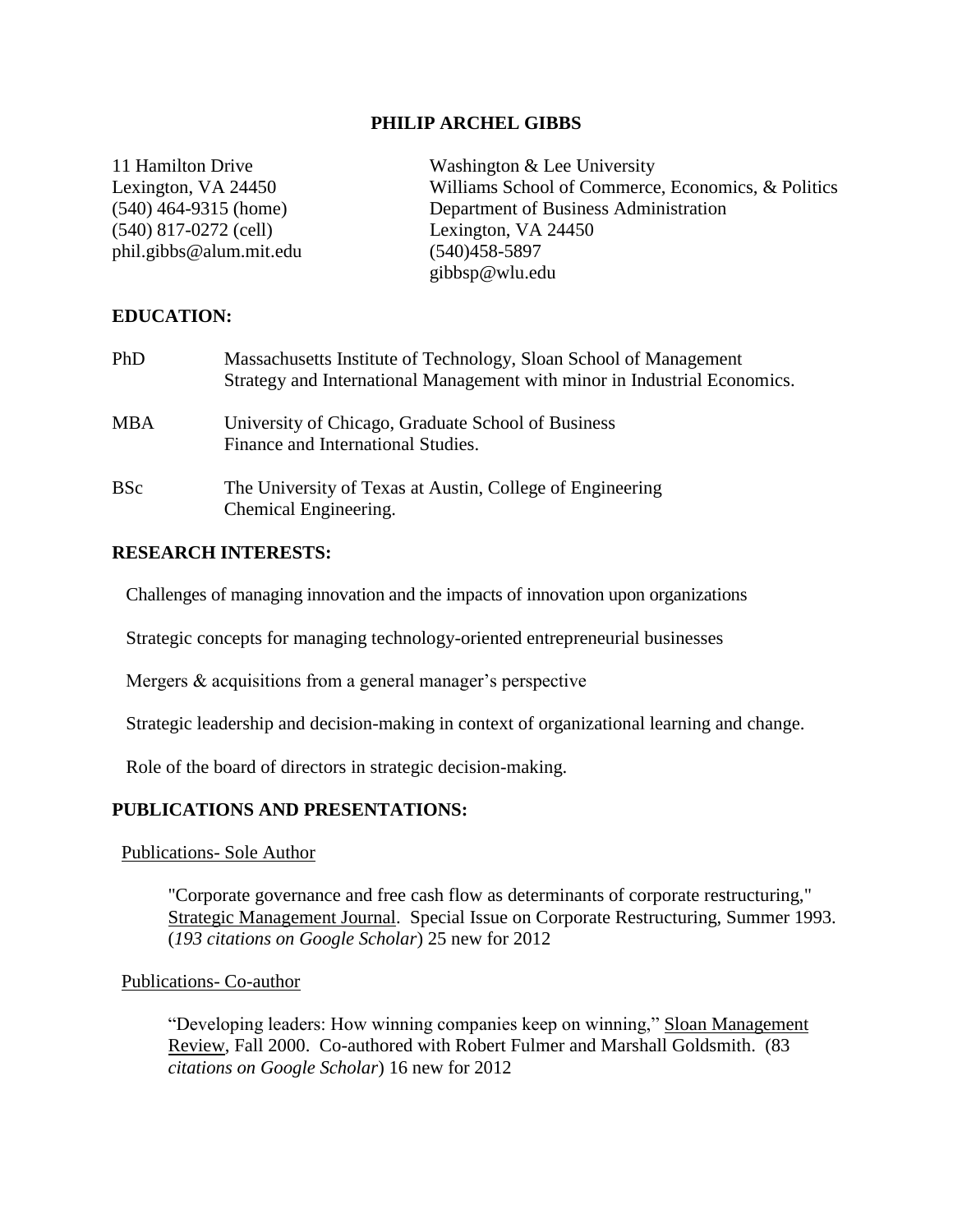"The new HP way: Leveraging strategy with diversity, leadership development, and decentralization," Strategy & Leadership, Oct/Nov/Dec, 2000. Co-authored with Robert Fulmer and Marshall Goldsmith. (*2 citations on Google Scholar*)

"The second generation learning organizations: New tools for sustaining competitive advantage," Organization Dynamics, Autumn, 1998. Co-authored with Robert Fulmer and Bernard Keys. (9 *citations on Google Scholar*) 3 new for 2012

"Life-long learning at the corporate university," Career Development International, vol. 3, no. 5, pp. 177-84. Co-authored with Robert Fulmer. (*14 citations on Google Scholar*) 3 new for 2012

# Books

Instructor's Resource Guide for Strategic Management by Garth Saloner, Andrea Shepard, and Joel Podolny, New York: John Wiley & Sons, 2001.

# Chapters in books

"New tools for sustaining competitive advantage," in The Knowledge Management Yearbook 2000-2001, James W. Cortada, John A. Woods (eds.), Woburn, MA. Butterworth-Heinemann, 2000. Co-authored with Robert Fulmer and Bernard Keys. (*9 citations on Google Scholar*) 1 new for 2012

"Self-directed careers," in Keys to Employee Success in Coming Decades, Ronald R. Sims and John Veres (eds.), Westport, CT: Quorum Books, 1999. Co-authored with Robert Fulmer. (*2 citations on Google Scholar*) 2 new for 2011

## Invited presentations

"Impact of corporate governance on changes in diversification level," College of Business Administration, Candidate Seminar, De Paul University, March 29, 1999.

"Impact of corporate governance on changes in diversification level," Kelley School of Business, Candidate Seminar, Indiana University, January 13, 1999.

"Linkage between corporate governance and diversification," School of Business Administration, Research Seminar, College of William and Mary, April 3, 1998.

"Portfolio restructuring, diversification, and corporate governance," Department of Management, Research Seminar, Old Dominion University, November 11, 1994

"Financial restructuring: The role of corporate governance," Financial Research Seminar, Graduate School of Business, Georgetown University, October 8, 1994.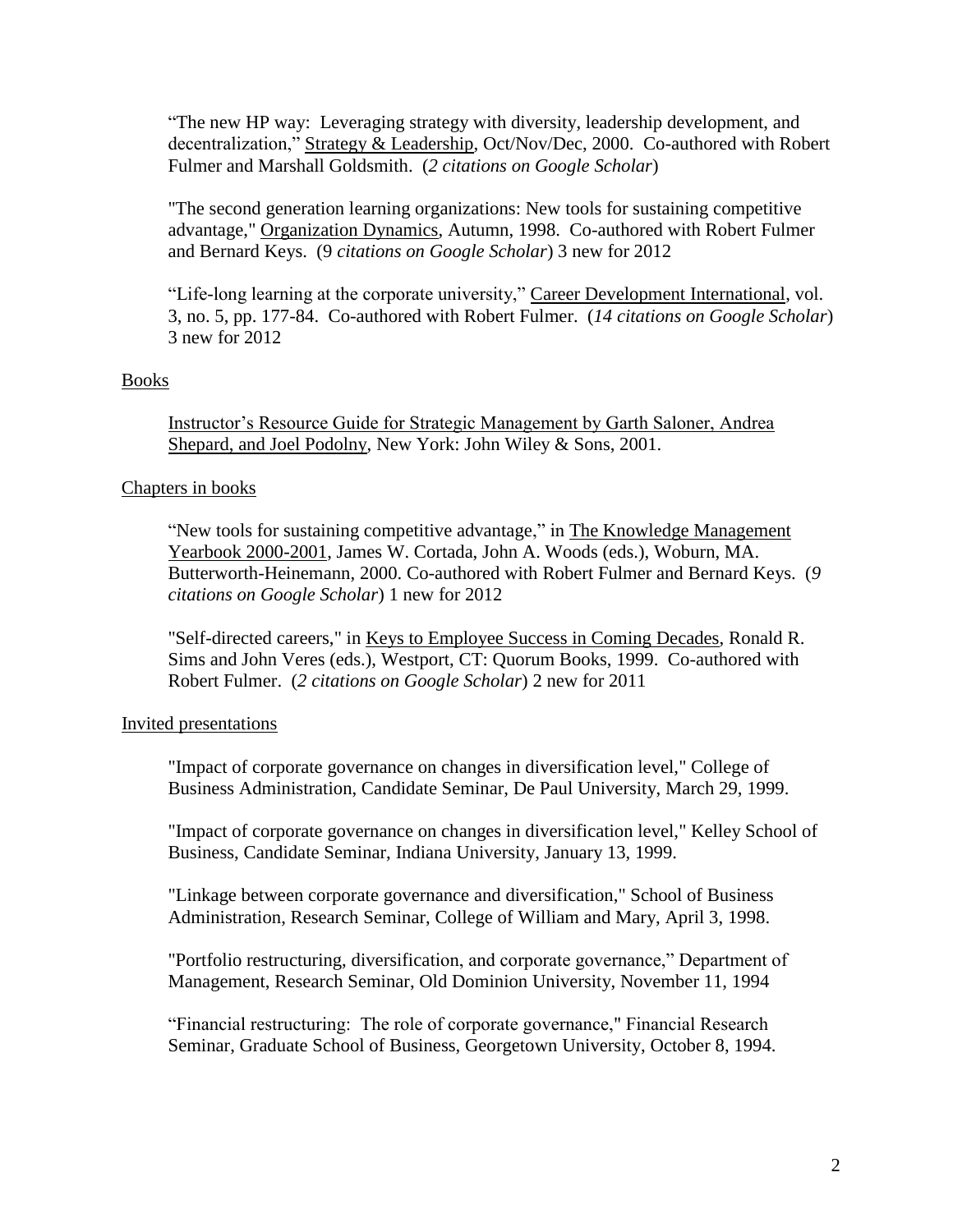"Portfolio restructuring, diversification, and corporate governance," Business Policy and Strategy Seminar, College of Business Administration, University of Maryland, October 29, 1993.

"Determinants of corporate restructuring: The relative importance of corporate governance and free cash flow," Conference on Corporate Restructuring, Wharton School of Business, University of Pennsylvania, September 24-26, 1992.

Invited book reviews

Collis, David and Cynthia Montgomery. Corporate Strategy, New York: Irwin/McGraw-Hill. Reviewed current textbook and recommended revisions for new edition.

Unknown Author(s). Strategy Formulation and Implementation: A Management Field Guide, Cincinnati, Ohio: South-Western College Publishing. Reviewed prospectus.

Saloner, G., A. Shepard, and J. Polodny. Strategic Management, New York: John Wiley & Sons, 2001. Reviewed proposal and draft chapters for John Wiley & Sons.

Mankiw, N. Gregory. Principles of Economics. Ft. Worth: The Dryden Press, 1997. Reviewed textbook pre-publication for The Dryden Press.

Kosnik, Rita and Sayan Chatterjee. Corporate Governance, Cincinnati: South-Western College Publishing, forthcoming. Reviewed chapters for authors.

# **TEACHING EXPERIENCE:**

Washington & Lee University: 1993-2004

*Associate Professor*, 2004 to present. Teach Strategic Management, Managerial Finance, Organizational Behavior, Financial Statement Analysis, Managerial Accounting and Applied Statistics.

*Adjunct Professor*, 1996 to 2004. Taught Financial Statement Analysis, Quantitative Models, Elementary Applied Statistics, Organizational Behavior, Marketing, Financial Accounting, and Macroeconomics.

*Visiting Assistant Professor*, 1993 to 1996. Taught Strategic Management, Entrepreneurship, Organizational Behavior, Applied Organizational Research Methods, Principles of Management, and Financial Statement Analysis.

Virginia Tech: Adjunct Professor, Fall 2001 to present. Teach MIT course – Strategic Leadership in Technology-Based Organizations – and EMBA course – Strategic Business Environment – and PMBA course – Business and Corporate Strategy.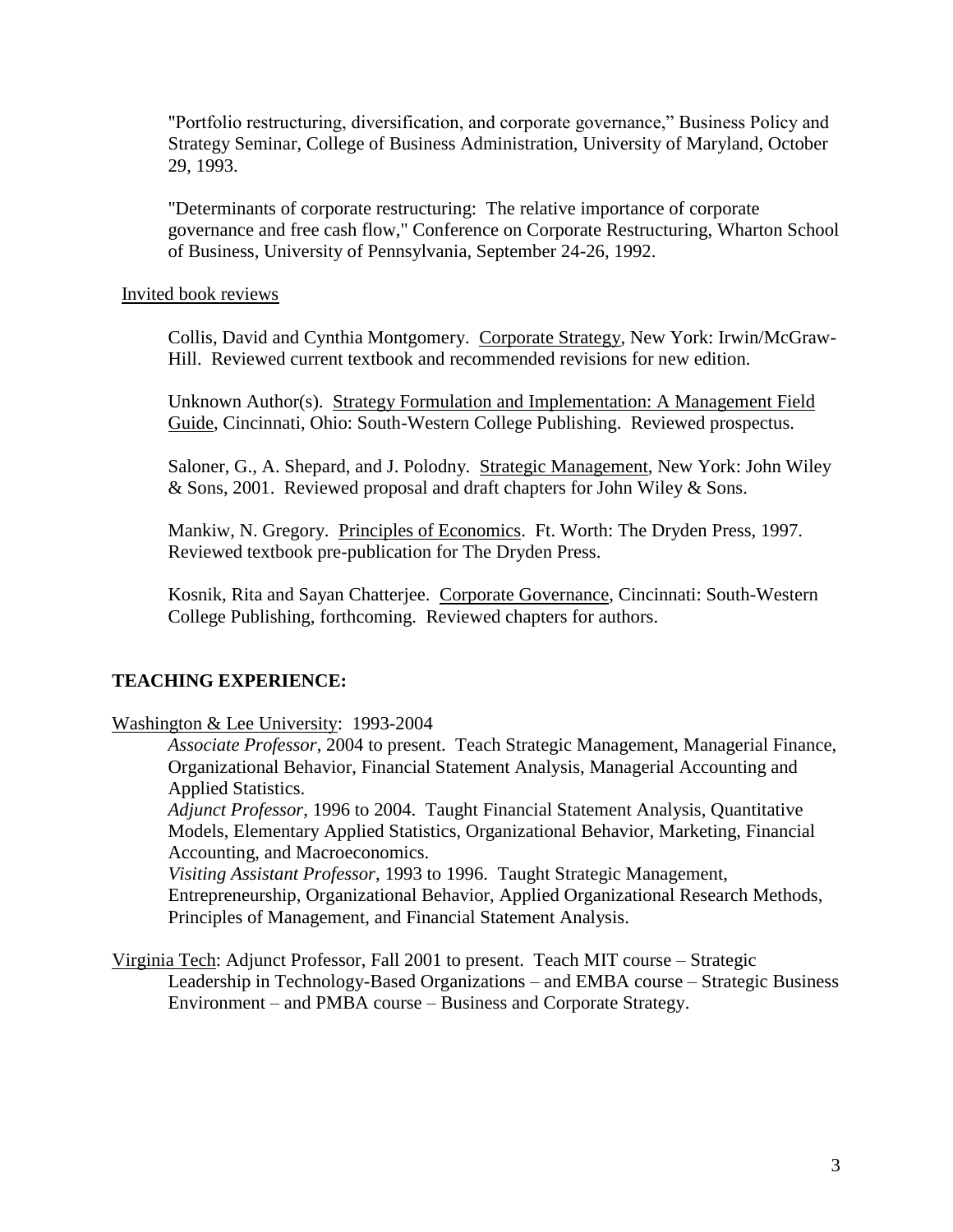- College of William & Mary: Visiting Assistant Professor, 1995 to 2001. Taught Strategic Management, Mergers & Acquisitions, Corporate Governance, and Organizational Behavior in undergraduate, MBA, and executive programs. First runner-up for best teaching award, Evening MBA program, 1997.
- George Mason University: Visiting Assistant Professor, 1992-93. Taught Industry and Competitive Analysis and Business Strategy and Policy in undergraduate and evening MBA programs. Received superior teaching evaluations  $(90<sup>th</sup>$  percentile).
- Georgetown University: Visiting Instructor, 1991-92. Taught Business Policy course. Received superior teaching evaluations (overall rating: 4.8 out of 5.0,  $95<sup>th</sup>$  percentile).
- Boston University: Instructor, 1989-91. Taught Strategic Management, Management and Society, and Managerial Economics. Received superior teaching evaluations (overall rating: 4.65 out of 5.0).
- University of Houston: Visiting Instructor, 1987-89. Taught Business Policy and Organizational Behavior in undergraduate and evening MBA programs.

Massachusetts Institute of Technology: Full-time student, 1983-87; Teaching Assistant/

Technical Instructor, 1985-87.

| Economics                                       |
|-------------------------------------------------|
|                                                 |
| Strategic Management, International Management, |
| Economics                                       |
| Human Resource Management                       |
| Managerial Psychology                           |
|                                                 |

## **ONLINE TEACHING EXPERIENCE**

Walden University, NTU School of Engineering: Contributing Scholar, Spring 2004 to Fall 2009.. Developed, videotaped, and advised faculty on distance-learning MBA course – Strategy and Negotiation.

Jones International University, Graduate School of Business: Course Designer, October 2006 to July 2007. Developed doctoral seminar on Organizations and Innovation.

University of Maryland – University College: Adjunct Professor, Summer 2003. Taught on-line MBA course – Strategic Management.

Virginia Tech: Adjunct Professor, Fall 2001 to 2007. Taught online course for MIT program – Strategic Leadership in Technology-Based Organizations.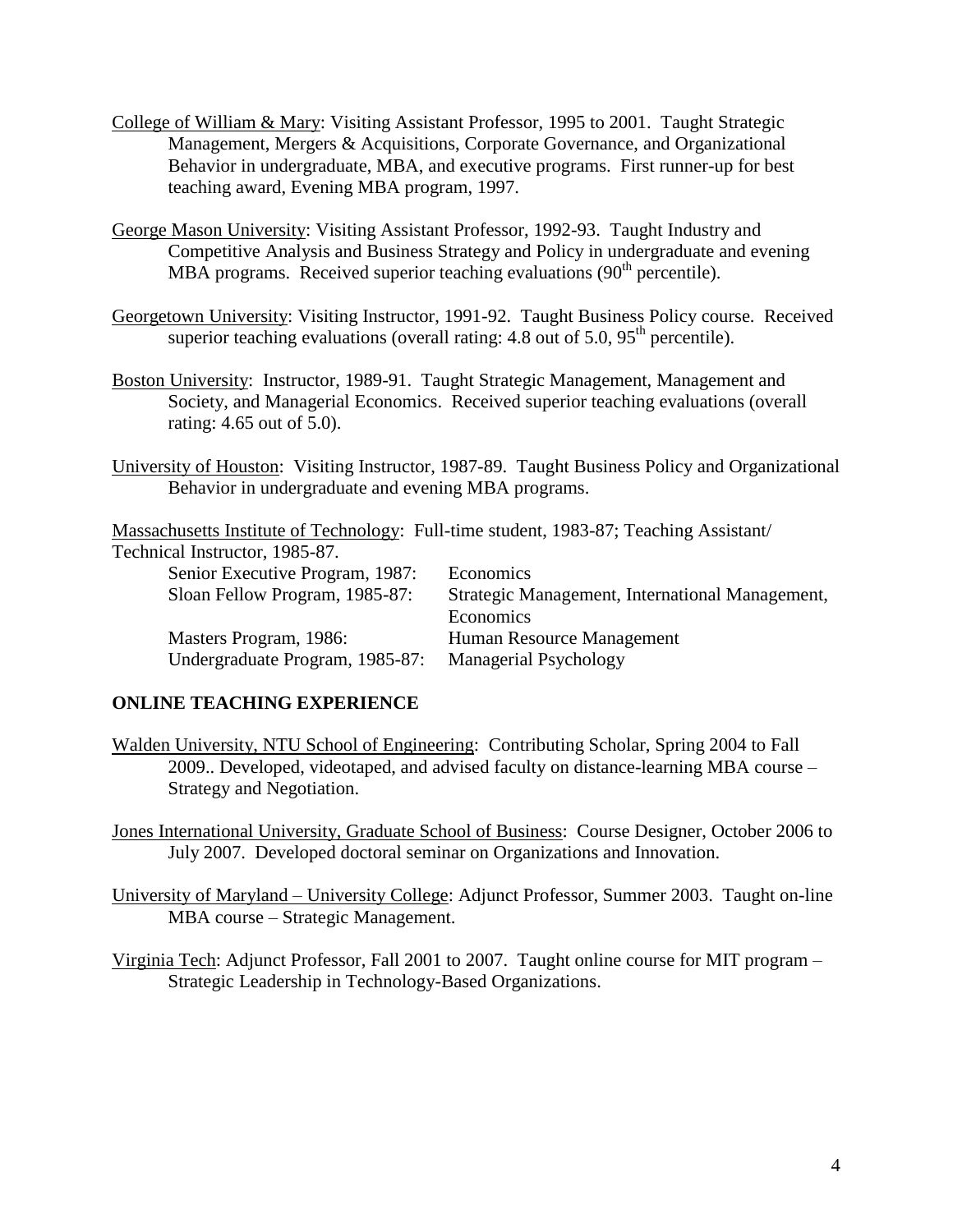#### **BUSINESS EXPERIENCE:**

MedSci Technologies, Inc.: Chief Financial Officer and Director, 2001 to present. Prepared business plan and financial materials for first-round financing. Co-leader of negotiating team for strategic partnership and licensing agreements. Overseeing due diligence process. Designed incentive compensation plan for top management.

Renaissance Management Consulting: Founder and Principal, 2000 to present.

Provide turnkey services for technology start-ups, including business models and planning, market research, financial analysis and valuation, executive compensation, and due diligence with investors and strategic partners. Partial list of clients: Highland Union Bank, MedSci Technologies, Inc., Expression Network, Inc., PrivacyClick, Inc.

HAY Management Consultants: Principal, 1980-83 (on project basis, 1983-87) Implemented strategic management, organization development, and reward management projects with over 25 clients in the higher education, petroleum, mining, chemical, construction, and heavy manufacturing industries. Partial list of clients includes: Brown

University, British Petroleum, Du Pont, Exxon, Gulf States Utilities, Petroleos de Venezuela, Smith International, and TRW.

#### FMC Corporation: 1977-80

Manager, Marketing Planning, Petroleum Equipment Division

Organized and managed market research, product management, and advertising & promotion functions.

Manager, Financial Analysis, Construction Equipment Division

Designed and directed implementation of financial analysis and control systems.

Senior Financial Analyst, Corporate Controller's Office

Performed financial analysis of major capital expenditures and acquisitions/ divestitures.

UOP Inc (Subsidiary of Allied-Signal): 1970-77

Assistant to the President, Process Division

Special projects including product line evaluation, new business venture analysis, and corporate policy changes.

Planning Coordinator

Coordinated business plan with emphasis on business diversification and human resource planning.

Senior Marketing Analyst

Conducted refinery optimization studies using linear program model.

Technical Service Engineer

Served as technical consultant on refinery unit start-ups.

#### Development Engineer

Conducted R&D pilot plants studies on catalytic processes.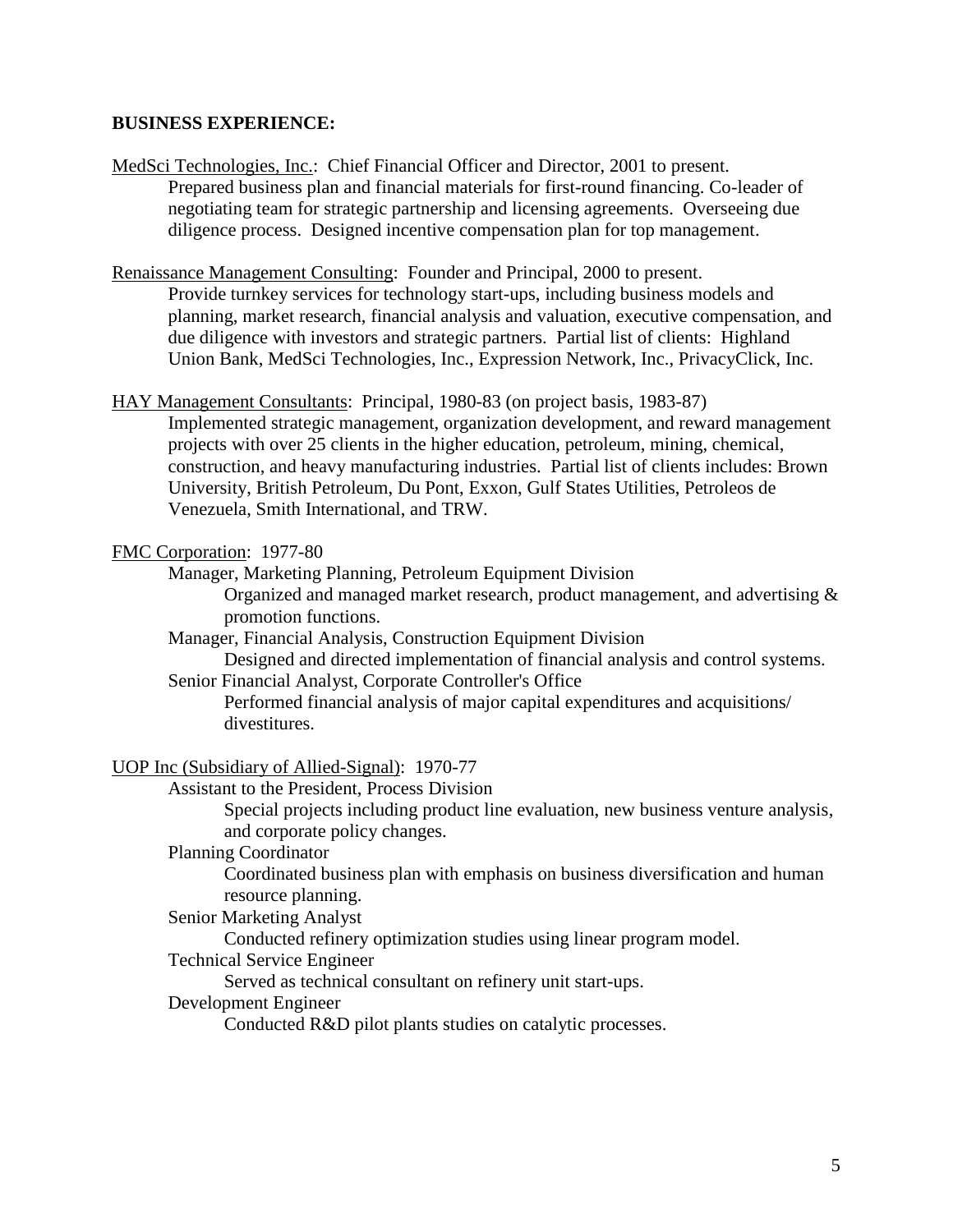## **SELECTED TEACHING ACTIVITIES:**

Developing doctoral seminar on Organizations and Innovation for Jones International University, Graduate School of Business, Summer 2007.

Developed and introduced new Engineering MBA course on Strategy and Negotiations at National Technology University, Summer 2004.

Developed and introduced new Executive MBA course on Mergers & Acquisitions (BUS 725) at W&M, Summer 1998.

Developed and introduced new MBA course on Mergers & Acquisitions (BUS 595) at W&M, Fall 1997.

Developed and introduced new MBA course on Corporate Governance (BUS 595) at W&M, Fall 1996.

Co-developed and reintroduced Financial Statement Analysis course (ACCT 211) at W&L, Spring 1995.

Developed and introduced Applied Organizational Research course (MGMT 340) at W&L, Winter 1994.

Developed and introduced new Principles of Management course, Business in a Changing World, (MGMT 101) at W&L, Fall 1993.

## **SELECTED SERVICE ACTIVITIES:**

Faculty Advisor for Club Lacrosse, 2007 to present.

President, Beta Chapter of Beta Gamma Sigma, 2006- present.

President of Washingon and Lee chapter of Omicron Delta Epsilon, 2005-2006.

Curriculum Review Committee for full-time MBA Program, College of William & Mary, Spring 1998.

Panelist, Flexible Work Arrangements, MBA Organizational Behavior class, College of William & Mary, Fall 1997.

Adjunct member, Search Committee for Director of MBA Career Development & Placement, College of William & Mary, Fall 1997.

MBA Student Orientation, Ropes Course, College of William & Mary, Fall 1997 & 1998.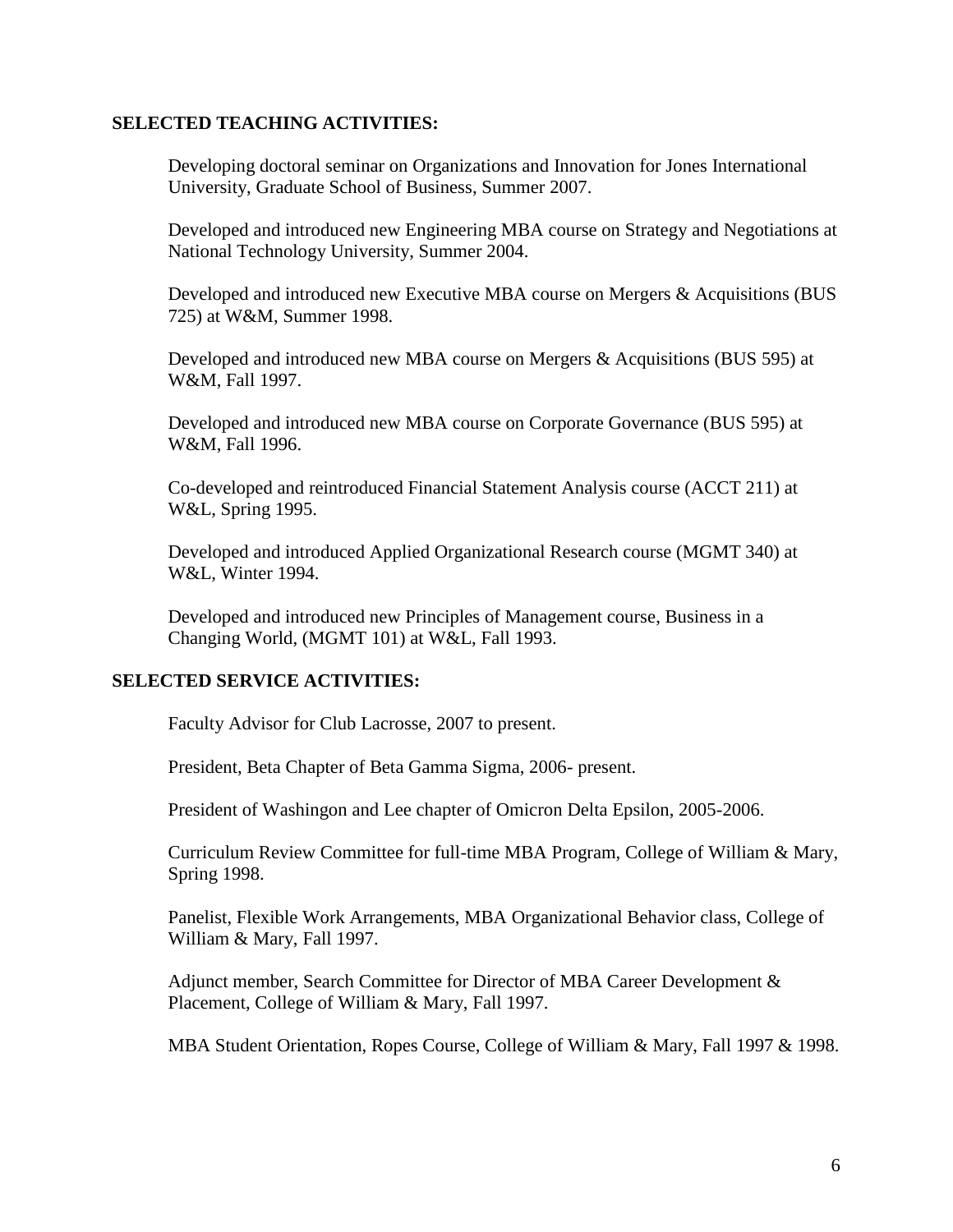Coordinated Strategic Management Program, Washington & Lee University, Winter 1994 and Winter 1996.

Freshman advisor and major advisor, Washington & Lee University, 1994-96.

Faculty representative at First Union Scholars Day, Fall 1995.

Curriculum Review Committee (and subcommittees on Gender and on Writing), Management Department, Washington & Lee University, 1994-95.

Co-leader for Washington & Lee University, New York City Investment Banking Trip, Spring 1994.

Management Policy Coordination Committee, Boston University, 1989-91.

Management & Society Coordination Committee, Boston University, 1989-91.

Class Representative, Ph.D. Committee, Sloan School of Management, Massachusetts Institute of Technology, 1985-86.

# **SELECTED CONSULTING ACTIVITIES:**

Business plan for new internet privacy software venture for second-round financing.

Business plan review for new DSL internet service provider venture for first-round financing.

Acquisition screening criteria, valuation, and due-diligence procedure for medical technology company roll-up and IPO.

Business plan for new medical equipment venture for second-round financing.

Operational planning for teleconferencing facilities for legal services non-profit.

Strategic planning retreat for major real estate development firm.

Strategic planning seminar for property & casualty division of Fortune 50 insurance co.

Divestment analysis for industrial equipment division of Fortune 500 corporation.

Executive incentive compensation plan for utility company.

Organization design and development program for large independent petroleum refiner.

Total quality management survey for major defense contractor.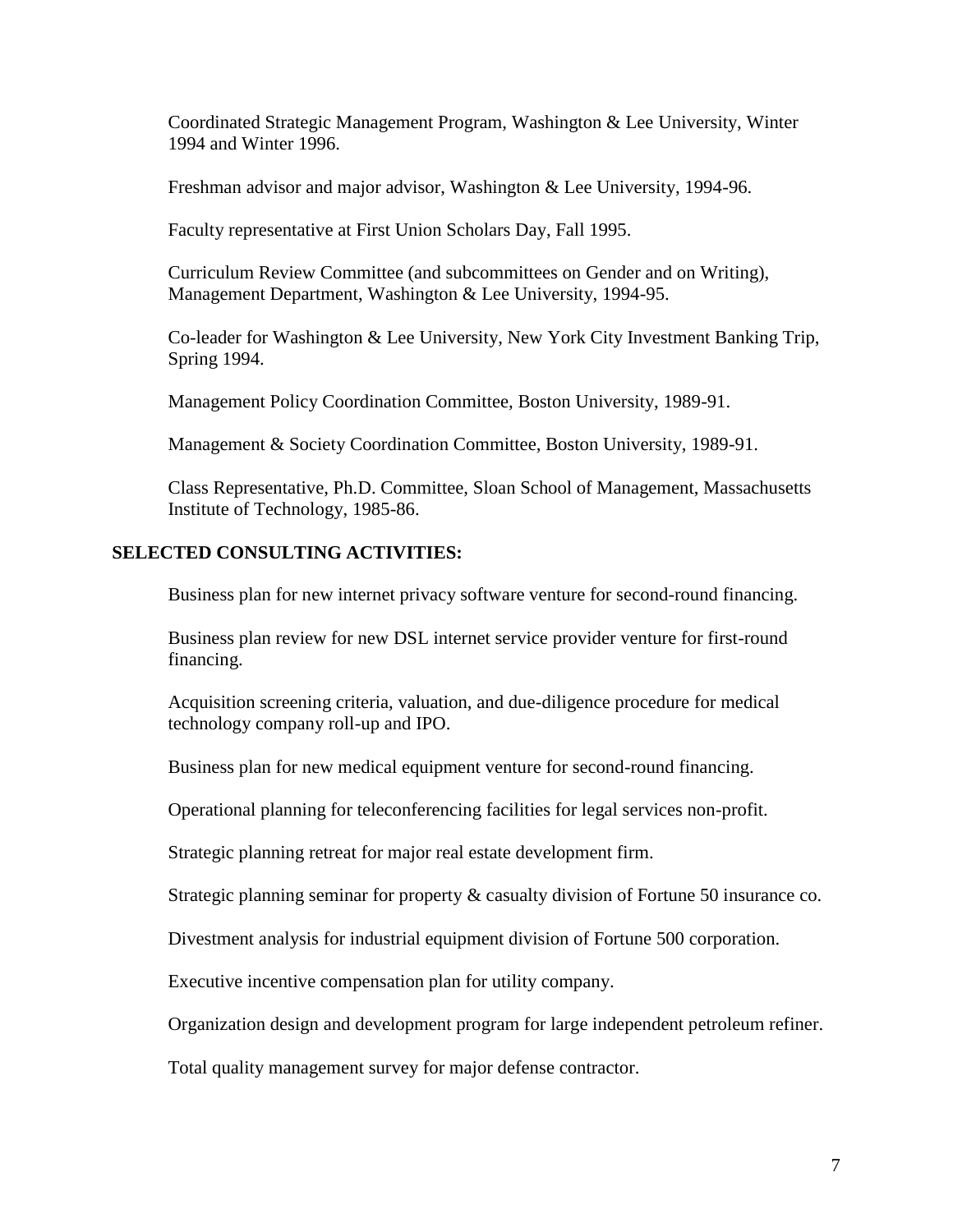Reward management projects for research divisions of major petroleum company.

Team-building for purchasing subsidiary of foreign industrial manufacturing firm.

# **PROFESSIONAL ACTIVITIES:**

| Ad hoc reviewer: | Academy of Management Journal, 1993- present<br>Business Policy and Strategy Division, Academy of Management,<br>1996-2000<br>Strategic Management Journal, 1992-95 |
|------------------|---------------------------------------------------------------------------------------------------------------------------------------------------------------------|
| Member:          | <b>Academy of Management</b><br><b>Strategic Management Society</b>                                                                                                 |
| Conferences:     | Annual Meeting of the Strategic Management Society, Orlando,<br>Florida, October 21-24, 2005                                                                        |
|                  | Annual Meeting of the Academy of Management, Toronto,<br>Ontario, Canada, August 5-9, 2000.                                                                         |
|                  | Annual Meeting of the Academy of Management, Chicago,<br>Illinois, August 7-11, 1999.                                                                               |
|                  | Annual Meeting of the Academy of Management, San Diego,<br>California, August 1-5, 1998.                                                                            |
|                  | Annual Meeting of the Academy of Management, Boston,<br>Massachusetts, August 8-13, 1997.                                                                           |
|                  | Annual Meeting of the Academy of Management, Cincinnati,<br>Ohio, August 10-14, 1996.                                                                               |
|                  | Annual Meeting of the Academy of Management, Vancouver,<br>British Columbia, Canada, August 12-16, 1995.                                                            |
|                  | Business Ethics Conference, Washington & Lee University,<br>Lexington, Virginia, May 12-13, 1995.                                                                   |
|                  | Annual Meeting of the Academy of Management, Dallas, Texas,<br>August 14-17, 1994.                                                                                  |
|                  | Annual Meeting of the Academy of Management, Atlanta,<br>Georgia, August 8-11, 1993.                                                                                |
|                  | Conference on Corporate Restructuring, Wharton School of<br>Business, University of Pennsylvania, September 24-26, 1992.                                            |